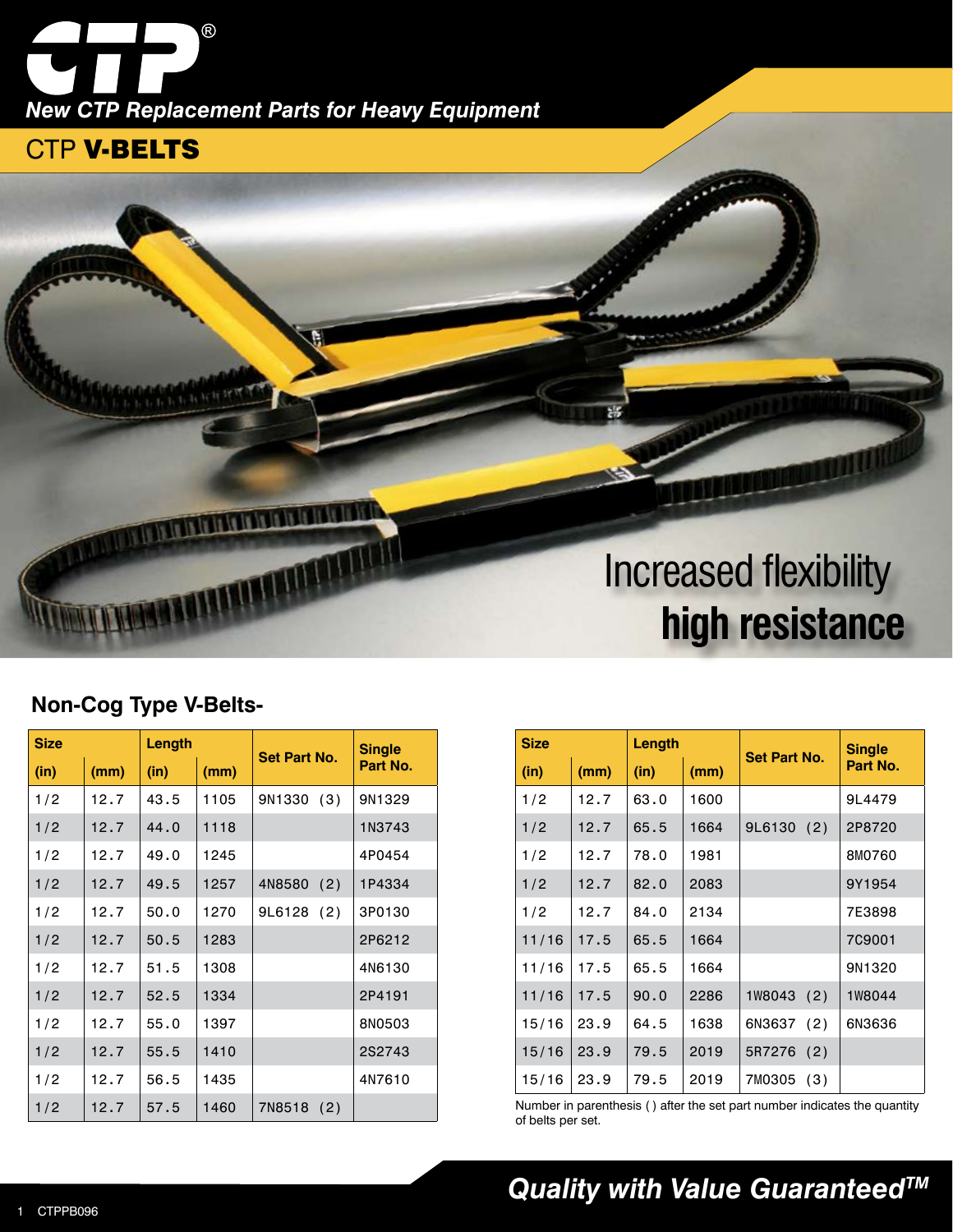# $\bullet$   $\bullet$   $\bullet$ CTP V-BELTS

## **Cog Type V-Belts-**

| <b>Size</b> |      | Length |      | <b>Set Part No.</b> |     | <b>Single</b> |
|-------------|------|--------|------|---------------------|-----|---------------|
| (in)        | (mm) | (in)   | (mm) |                     |     | Part No.      |
| 1/2         | 12.7 | 33.5   | 851  |                     |     | 0618384       |
| 1/2         | 12.7 | 34.5   | 876  |                     |     | 7E0744        |
| 1/2         | 12.7 | 35.0   | 889  |                     |     | 303289        |
| 1/2         | 12.7 | 37.5   | 952  | 5L3980              | (2) | 5L3979        |
| 1/2         | 12.7 | 39.0   | 991  |                     |     | 1N4635        |
| 1/2         | 12.7 | 43.5   | 1105 | 1N4223              | (2) |               |
| 1/2         | 12.7 | 44.5   | 1130 |                     |     | 5L3834        |
| 1/2         | 12.7 | 45.0   | 1143 | 3N4658              | (2) | 4L6060        |
| 1/2         | 12.7 | 46.0   | 1168 | 6L7954              | (2) | 9M1091        |
| 1/2         | 12.7 | 47.5   | 1206 |                     |     | 6L3408        |
| 1/2         | 12.7 | 48.0   | 1219 | 9L0619              | (2) | 9L2248        |
| 1/2         | 12.7 | 48.5   | 1232 |                     |     | 6N3113        |
| 1/2         | 12.7 | 49.0   | 1245 | 5N6350              | (2) | 3K3408        |
| 1/2         | 12.7 | 50.0   | 1270 | 8L8984              | (2) | 5M8137        |
| 1/2         | 12.7 | 51.5   | 1308 | 3N1491              | (2) | 5M8135        |
| 1/2         | 12.7 | 51.5   | 1308 | 9S6760              | (3) | 5M8135        |
| 1/2         | 12.7 | 52.0   | 1321 | 9L0895              | (2) | 9L0894        |
| 1/2         | 12.7 | 52.5   | 1334 |                     |     | 3S8448        |
| 1/2         | 12.7 | 53.5   | 1359 | 4N8771              | (2) | 3S6272        |
| 1/2         | 12.7 | 53.5   | 1359 | 8L4526              | (3) | 3S6272        |
| 1/2         | 12.7 | 54.0   | 1372 |                     |     | 617140        |
| 1/2         | 12.7 | 55.0   | 1397 |                     |     | 9L1553        |
| 1/2         | 12.7 | 55.5   | 1410 |                     |     | 2S2743        |
| 1/2         | 12.7 | 57.0   | 1448 | 9L3047              | (3) | 9L1128        |
| 1/2         | 12.7 | 57.5   | 1460 | 4W6025              | (2) |               |
| 1/2         | 12.7 | 58.0   | 1473 | 9L1226              | (2) | 7L5001        |
| 1/2         | 12.7 | 58.5   | 1486 |                     |     | 2S5218        |
| 1/2         | 12.7 | 59.0   | 1499 |                     |     | 6L5115        |
| 1/2         | 12.7 | 60.0   | 1524 | 9L1106              | (2) | 2S9506        |
| 1/2         | 12.7 | 61.0   | 1549 |                     |     | 5N4692        |
| 1/2         | 12.7 | 62.0   | 1575 | 8M8341              | (2) | 8M8336        |
| 1/2         | 12.7 | 63.0   | 1600 |                     |     | 9L4479        |
| 1/2         | 12.7 | 64.0   | 1626 | 8M8340              | (2) | 8M8335        |

| <b>Size</b> |      | Length |      | <b>Set Part No.</b> |     | <b>Single</b> |
|-------------|------|--------|------|---------------------|-----|---------------|
| (in)        | (mm) | (in)   | (mm) |                     |     | Part No.      |
| 11/16       | 17.5 | 66.5   | 1689 | 9L6648              | (2) | 9L6647        |
| 11/16       | 17.5 | 66.5   | 1689 | 6N6652              | (3) | 9L6647        |
| 11/16       | 17.5 | 68.5   | 1740 | 9L6650              | (2) | 9L6649        |
| 11/16       | 17.5 | 68.5   | 1740 | 6N9158              | (3) | 9L6649        |
| 11/16       | 17.5 | 70.0   | 1778 |                     |     | 6N6654        |
| 11/16       | 17.5 | 71.0   | 1803 |                     |     | 4N8221        |
| 11/16       | 17.5 | 71.5   | 1816 |                     |     | 9L6651        |
| 11/16       | 17.5 | 72.0   | 1829 |                     |     | 6N0073        |
| 11/16       | 17.5 | 73.0   | 1854 |                     |     | 4N8277        |
| 11/16       | 17.5 | 74.5   | 1892 |                     |     | 6N6650        |
| 11/16       | 17.5 | 75.5   | 1918 |                     |     | 4N8219        |
| 11/16       | 17.5 | 77.0   | 1956 |                     |     | 4P8088        |
| 11/16       | 17.5 | 78.0   | 1981 | 6N7053              | (3) | 6N7054        |
| 11/16       | 17.5 | 80.0   | 2032 | 7C2500              | (3) | 7W6129        |
| 11/16       | 17.5 | 81.0   | 2057 | 6N5337              | (3) | 6N5338        |
| 11/16       | 17.5 | 83.0   | 2108 |                     |     | 7W8132        |
| 11/16       | 17.5 | 84.0   | 2134 | <b>1W3711</b>       | (2) | 4N8197        |
| 11/16       | 17.5 | 84.0   | 2134 | 4N8198              | (3) | 4N8197        |
| 11/16       | 17.5 | 85.0   | 2159 |                     |     | 7N8538        |
| 11/16       | 17.5 | 86.0   | 2184 |                     |     | 1N3464        |
| 11/16       | 17.5 | 87.0   | 2210 | 7N4829              | (2) | 7N4828        |
| 11/16       | 17.5 | 88.0   | 2235 |                     |     | 7N2143        |
| 11/16       | 17.5 | 89.0   | 2261 |                     |     | 8N6693        |
| 11/16       | 17.5 | 90.0   | 2286 | 1W8043 (2)          |     | 1W8044        |
| 11/16       | 17.5 | 94.0   | 2388 |                     |     | 8N6717        |
| 11/16       | 17.5 | 95.0   | 2413 |                     |     | 5L7425        |
| 11/16       | 17.5 | 96.0   | 2438 | 8N6705              | (6) | 8N6709        |
| 11/16       | 17.5 | 97.0   | 2464 |                     |     | 8N6719        |
| 11/16       | 17.5 | 99.0   | 2515 |                     |     | 2W5092        |
| 3/4         | 19.1 | 47.5   | 1206 |                     |     | 5M5345        |
| 3/4         | 19.1 | 54.0   | 1372 |                     |     | 3S8402        |
| 3/4         | 19.1 | 59.5   | 1511 |                     |     | 7M3921        |
| 3/4         | 19.1 | 61.5   | 1562 |                     |     | 3P0025        |

Number in parenthesis () after the set part number indicates the quantity of belts per set.<br>
Number in parenthesis () after the set part number indicates the quantity of belts per set.

| <b>Size</b> |      |      | Length |               | <b>Set Part No.</b> |          |  |
|-------------|------|------|--------|---------------|---------------------|----------|--|
| (in)        | (mm) | (in) | (mm)   |               |                     | Part No. |  |
| 1/2         | 12.7 | 64.5 | 1638   |               |                     | 2P7333   |  |
| 1/2         | 12.7 | 65.0 | 1651   |               |                     | 4S6209   |  |
| 1/2         | 12.7 | 65.5 | 1664   | 1S4700        | (2)                 | 1S4699   |  |
| 1/2         | 12.7 | 66.5 | 1689   | 4W8729        | (2)                 | 5S5249   |  |
| 1/2         | 12.7 | 67.0 | 1702   |               |                     | 9L1130   |  |
| 1/2         | 12.7 | 68.0 | 1727   | <b>1S1187</b> | (2)                 | 3S9652   |  |
| 1/2         | 12.7 | 68.5 | 1740   |               |                     | 4W8654   |  |
| 1/2         | 12.7 | 69.0 | 1753   | 4W8662        | (2)                 | 5S5052   |  |
| 1/2         | 12.7 | 69.0 | 1753   | 9L2526        | (3)                 | 5S5052   |  |
| 1/2         | 12.7 | 70.0 | 1778   | 2S2481        | (2)                 |          |  |
| 1/2         | 12.7 | 70.5 | 1791   | 2P5618        | (2)                 |          |  |
| 1/2         | 12.7 | 72.0 | 1829   | 9L2520        | (3)                 |          |  |
| 1/2         | 12.7 | 72.5 | 1842   |               |                     | 1S4761   |  |
| 1/2         | 12.7 | 74.0 | 1880   |               |                     | 9L1629   |  |
| 1/2         | 12.7 | 75.0 | 1905   |               |                     | 5M0923   |  |
| 1/2         | 12.7 | 75.5 | 1918   |               |                     | 1N4555   |  |
| 1/2         | 12.7 | 79.0 | 2007   | 7E6192        | (2)                 |          |  |
| 11/16       | 17.5 | 45.5 | 1156   |               |                     | 8P3064   |  |
| 11/16       | 17.5 | 49.0 | 1245   | 9L6654        | (2)                 | 9L6653   |  |
| 11/16       | 17.5 | 51.0 | 1295   |               |                     | 5B8473   |  |
| 11/16       | 17.5 | 51.5 | 1308   |               |                     | 6N0341   |  |
| 11/16       | 17.5 | 53.5 | 1359   | 7N3949        | (2)                 |          |  |
| 11/16       | 17.5 | 54.0 | 1372   | 8L5137        | (3)                 |          |  |
| 11/16       | 17.5 | 55.5 | 1410   | 7L7020        | (3)                 |          |  |
| 11/16       | 17.5 | 56.0 | 1422   | 4N8217        | (2)                 | 4N8216   |  |
| 11/16       | 17.5 | 57.0 | 1448   |               |                     | 9L6639   |  |
| 11/16       | 17.5 | 58.5 | 1486   | 4N6373        | (2)                 | 4N8220   |  |
| 11/16       | 17.5 | 59.0 | 1499   | 9L6642        | (2)                 | 9L6641   |  |
| 11/16       | 17.5 | 61.0 | 1549   |               |                     | 9L6643   |  |
| 11/16       | 17.5 | 61.5 | 1562   | 4N2532        | (2)                 | 4N2531   |  |
| 11/16       | 17.5 | 62.5 | 1588   |               |                     | 9L6645   |  |
| 11/16       | 17.5 | 63.5 | 1613   |               |                     | 6N6657   |  |
| 11/16       | 17.5 | 64.5 | 1639   | 9L6724        | (2)                 | 4N8218   |  |

| <b>Size</b> |      | Length |      |                     |     | <b>Single</b> |
|-------------|------|--------|------|---------------------|-----|---------------|
| (in)        | (mm) | (in)   | (mm) | <b>Set Part No.</b> |     | Part No.      |
| 3/4         | 19.1 | 62.0   | 1575 |                     |     | 4M6292        |
| 3/4         | 19.1 | 62.5   | 1588 | 2P6142              | (2) |               |
| 3/4         | 19.1 | 64.0   | 1626 | 7M6100              | (2) |               |
| 3/4         | 19.1 | 64.5   | 1638 | 4S7754              | (2) |               |
| 3/4         | 19.1 | 65.0   | 1651 |                     |     | 5M2733        |
| 3/4         | 19.1 | 66.0   | 1676 |                     |     | 7S9859        |
| 3/4         | 19.1 | 66.5   | 1689 | 8M1714              | (2) | 8M1715        |
| 3/4         | 19.1 | 67.0   | 1702 | 1S1126              | (2) |               |
| 3/4         | 19.1 | 68.0   | 1727 | 5S9078              | (2) | 5S9505        |
| 3/4         | 19.1 | 69.0   | 1753 |                     |     | 5S9506        |
| 3/4         | 19.1 | 70.0   | 1778 | 7S9810              | (2) |               |
| 3/4         | 19.1 | 70.5   | 1791 | 5M5343              | (2) | 5M6096        |
| 3/4         | 19.1 | 71.0   | 1803 |                     |     | 4M9386        |
| 3/4         | 19.1 | 72.5   | 1842 | 9M6933              | (2) | 9M6934        |
| 3/4         | 19.1 | 73.0   | 1854 | 2P6140              | (2) | 2P6139        |
| 3/4         | 19.1 | 74.0   | 1880 | 2P2357              | (2) | 2P2356        |
| 3/4         | 19.1 | 76.0   | 1930 |                     |     | 7S8349        |
| 3/4         | 19.1 | 79.0   | 2007 |                     |     | 4M9072        |
| 3/4         | 19.1 | 81.0   | 2057 | 2S8268              | (2) | 2S9911        |
| 3/4         | 19.1 | 82.0   | 2083 |                     |     | 7M7373        |
| 3/4         | 19.1 | 83.0   | 2108 | 2W8952              | (2) | 2S5279        |
| 15/16       | 23.9 | 55.5   | 1410 | 7M4711              | (2) | 9F1899        |
| 15/16       | 23.9 | 56.0   | 1422 |                     |     | 1L5514        |
| 15/16       | 23.9 | 57.0   | 1448 | 4N6529              | (2) | 5L9902        |
| 15/16       | 23.9 | 58.5   | 1486 |                     |     | 8F5164        |
| 15/16       | 23.9 | 59.0   | 1499 |                     |     | 8M9708        |
| 15/16       | 23.9 | 59.5   | 1511 |                     |     | 4M8218        |
| 15/16       | 23.9 | 61.0   | 1549 | 2P2369              | (2) | 3S2347        |
| 15/16       | 23.9 | 62.5   | 1588 | 2P2696              | (2) |               |
| 15/16       | 23.9 | 63.0   | 1600 |                     |     | 4F6390        |
| 15/16       | 23.9 | 64.0   | 1626 | 2P1388              | (2) |               |
| 15/16       | 23.9 | 65.0   | 1651 | 7M0981              | (2) | 1L5681        |
| 15/16       | 23.9 | 66.0   | 1676 | 7M7476              | (3) | 7M7477        |

2 CTPPB096 **Quality with Value Guaranteed<sup>TM</sup>**